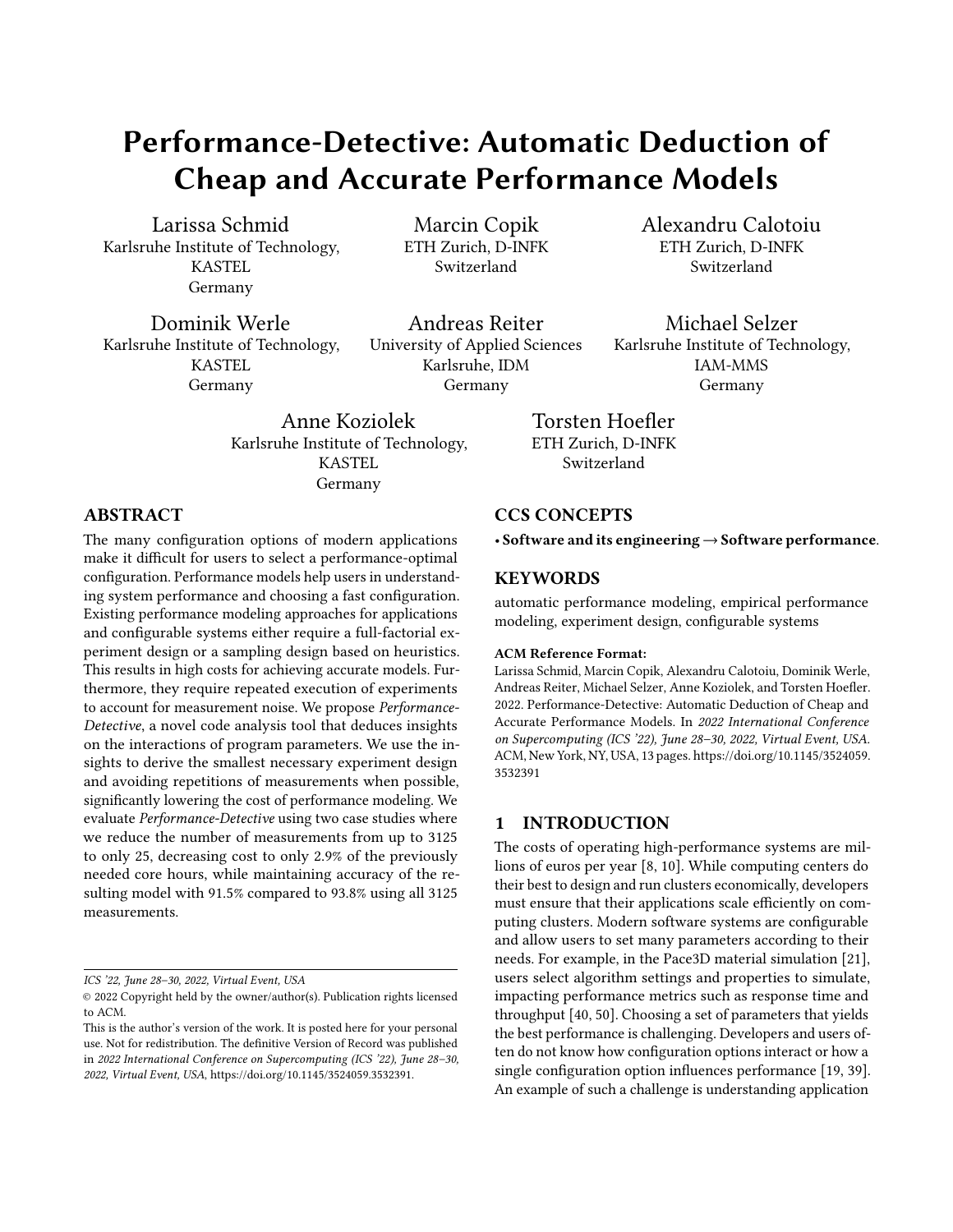<span id="page-1-0"></span>

Figure 1: Performance-Detective vs Extra-P [\[12\]](#page-11-4) and Performance-Influence Models (PIM) [\[39\]](#page-12-3). Costaccuracy trade-offs on Pace3D with three parameters.

scalability, i.e., the interaction between problem size and the number of processes [\[4\]](#page-11-5).

Performance modeling helps users understand application behavior by expressing application performance as functions of input parameters [\[20,](#page-11-6) [25\]](#page-11-7). Since the advent of High-Performance Computing (HPC), performance experts manually identify and model the parts of the application they consider critical to performance. Due to the high cost of performance experts, HPC developers often intuitively select a subset of the configuration space for evaluation. Automatic performance modeling generates models from empirical measurements that cover all configuration options. Even though configuration spaces are constrained and smaller than combinatorial explosion would suggest [\[34\]](#page-12-4), the number of options still makes exhaustive measurements infeasible.

Modeling frameworks for applications with many configuration parameters can be classified into black-box and white-box approaches. The former suffers from high sampling costs and relies on heuristics to reduce the experiment design [\[39\]](#page-12-3), introducing the risk of excluding interactions between options from the sample set. The likelihood of this problem can be decreased by using more samples – leading to a hard to quantify trade-off between model accuracy and the number of samples [\[17,](#page-11-8) [27,](#page-11-9) [36\]](#page-12-5). White-box approaches can support modeling of numerical options but do not use known interactions between options, resulting in an expensive fullfactorial experiment design [\[13\]](#page-11-10) or using heuristics to reduce the number of samples [\[48\]](#page-12-6). Other white-box procedures concentrate on binary and binary-encoded options [\[45,](#page-12-7) [46\]](#page-12-8) and do not consider numerical parameters such as the problem size or the number of processes.

In this paper, we introduce Performance-Detective, a novel white-box modeling methodology that significantly lowers experimentation costs while maintaining the accuracy of the resulting models [\(Figure 1\)](#page-1-0). In contrast to previous sampling optimizations that used imprecise heuristics, we use program information to deduce an optimized, minimal experiment design, removing measurement points that do not affect known interactions between non-functional parameters. We use parametric performance models obtained from the taint-based analysis [\[13\]](#page-11-10) to understand the impact of parameters on program functions. Through a step-by-step analysis of parameter interactions, we derive conclusions on parameter interactions in the program's control flow. Applying the deduced conclusions to the experiment design removes measuring points unnecessary to model parameter interactions. Thus, Performance-Detective can reduce the dimensionality of experiments from exponential to polynomial while avoiding the risk of excluding parameter dependencies from the experiment. The experiment design of Performance-Detective is orthogonal to the modeling approach and can be used with black-box and white-box performance modeling.

The deduced experiment design makes performance modeling more affordable and is easily applicable alongside modern performance modeling systems. To quantify the increased efficiency and validate model correctness, we empirically evaluate Performance-Detective using a multi-physics solver (see [Figure 1\)](#page-1-0) and a particle transport application. Performance-Detective maintains accuracy of 91.4% while reducing the costs of measurements by a factor of up to 34 times, compared against both the Extra-P empirical performance modeling tool [\[12,](#page-11-4) [36\]](#page-12-5) and Performance-Influence Models [\[39\]](#page-12-3).

#### Contributions:

- Performance-Detective, a white-box measurement methodology using a novel *deductive* analysis that uses the results of performance tainting to derive an optimized minimal subset of required measurements out of a multi-dimensional configuration space<sup>[1](#page-1-1)</sup>.
- An extensive evaluation against state-of-the-art modeling workflows, proving high accuracy and reduced experiment size.
- We identify main loops within applications using our deductive analysis, and leverage this to reduce the cost of experiments even further, in essence applying classical analytical performance modeling techniques to modern automatic modeling approaches.
- Two case studies of modeling and evaluating applications extrapolated and interpolated test points.

#### 2 FOUNDATIONS

The deduction process of Performance-Detective is based on a program's parametric profile obtained with taint-based performance modeling provided by Perf-Taint (Sec. [2.1\)](#page-1-2). Performance-Detective overcomes the limitations of existing performance modeling tools (Sec. [2.2\)](#page-2-0), enabling efficient and reliable white-box modeling.

#### <span id="page-1-2"></span>2.1 Perf-Taint

Perf-Taint [\[13,](#page-11-10) [14\]](#page-11-11) is a hybrid modeling tool that enhances the black-box and analytical modeling tools with program

<span id="page-1-1"></span> $^1\rm{Workflow}$  prototype and replication package: [https://doi.org/10.5445/IR/](https://doi.org/10.5445/IR/1000146001) [1000146001](https://doi.org/10.5445/IR/1000146001)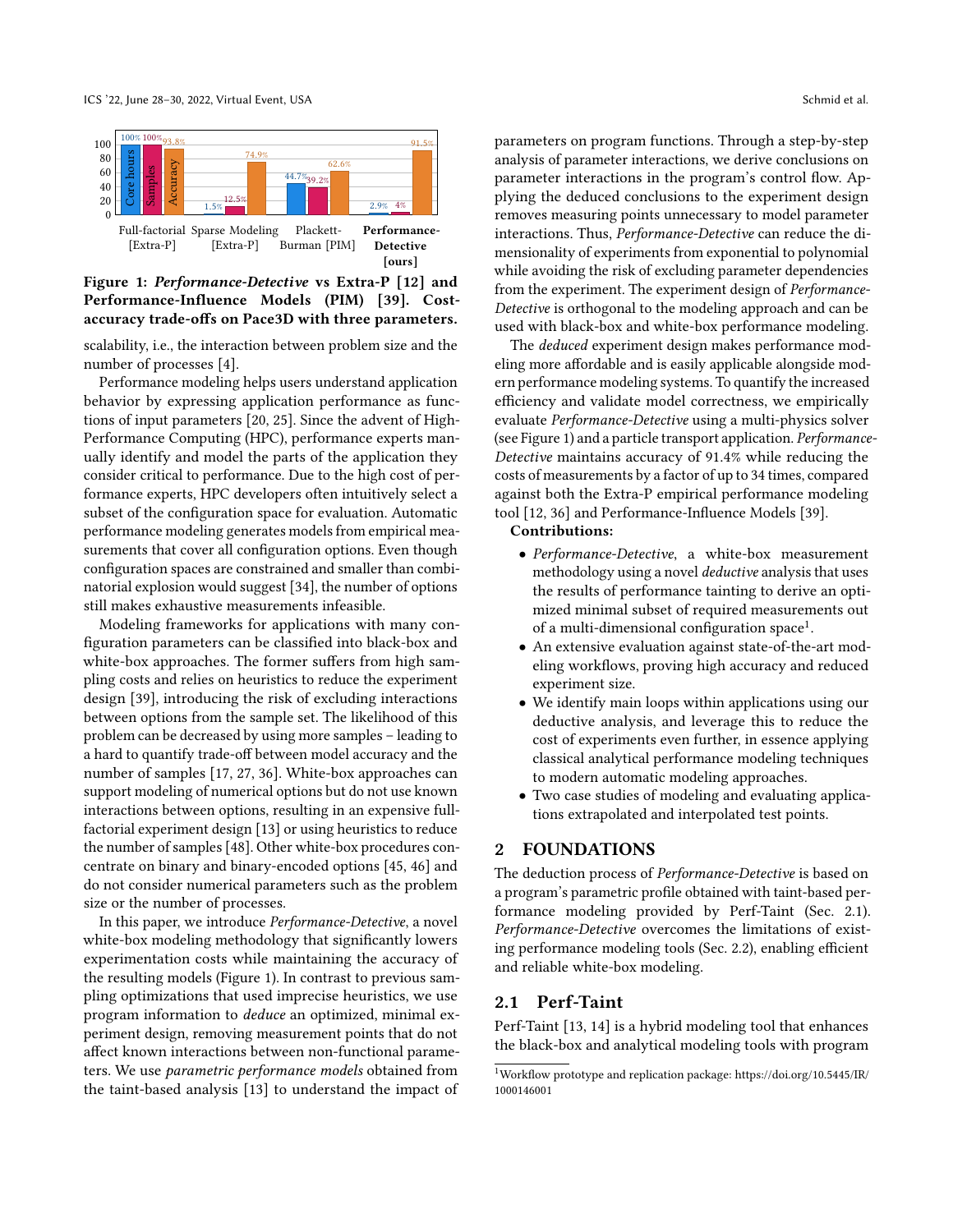<span id="page-2-1"></span>

#### Figure 2: Perf-Taint: applying the taint-based analysis produces a JSON-like parametric performance profile.

information. Perf-Taint applies a sequence of static and dynamic analyses to the program to understand how its computational effort is affected by a change in input parameters. The result of the operation is a *parametric profile* of a program, consisting of a list of performance-relevant functions and parameters whose values can change the performance. Perf-Taint is built on top of LLVM [\[29\]](#page-12-9) and supports distributed parallel applications implemented in C/C++ with MPI. Internally, the tool uses static LLVM loop analysis [\[16\]](#page-11-12) and DFSan [\[15\]](#page-11-13), a dataflow taint analysis library extended with support for control-flow tainting [\[49\]](#page-12-10).

We present Perf-Taint on an example program with two functions in [Figure 2.](#page-2-1) The function important is performancerelevant because its complexity changes with parameter x. Thus, both the parameter and the function are included in the performance profile on the right side. On the other hand, the function unimportant involves only a constant amount of computation. This information obtained from program analysis improves the overall modeling workflow by restricting the modeling to performance-relevant program elements In practice, many short-running functions are particularly affected by noise and could otherwise generate false models that would make the modeling process more difficult and error-prone. These can be automatically excluded from the modeling process if Perf-Taint identified them as constant.

#### <span id="page-2-0"></span>2.2 Limitations of modeling frameworks

The state-of-the-art modeling approaches do not allow for efficient modeling of computing applications with many parameters and numerical options.

Performance-Influence Models (PIMs) [\[48\]](#page-12-6) derive performance models on the function level, but they do not use parameter dependencies and require expensive tracing instead of profiling. White-Box PIMs [\[45,](#page-12-7) [46\]](#page-12-8) do not support numerical options. Though numerical options can be encoded and discretized [\[46\]](#page-12-8), the approach does not use a learning method and, therefore, cannot predict inter- or extrapolating training configurations.

Extra-P [\[12\]](#page-11-4) relies on the full-factorial experiment design where all parameter combinations must be considered, leading to a combinatorial explosion of the number of measurements. Heuristics have been proposed to optimize the experiment design [\[36\]](#page-12-5), but they introduce a risk of missing

parameter interactions and negatively affecting model quality. Furthermore, the impact of the noise present in measurements makes modeling with more than three parameters particularly challenging.

Perf-Taint [\[13\]](#page-11-10) does not propose a deterministic and effective methodology for user analysis of the experiment design. While Perf-Taint detects no function depending on both x1 and x2 in the example in the listing below, it does not use parameter knowledge to reduce the sampling set.

| void $f(int x)$ $\{$<br>for(int i : irange( $0, x$ )) | void $g(int x)$ {<br>for(int i : irange( $0, x$ )) |
|-------------------------------------------------------|----------------------------------------------------|
| $calcutate()$ ;                                       | $calcutate()$ ;                                    |
|                                                       |                                                    |
| f(x1); g(x2);                                         |                                                    |

In the next code example, all functions are called in the main loop. If the main loop is executed often enough, repetitions of experiments are not necessary as the repetition of the calculations already accounts for measurement noise.

| for (int i = 0; i < iters; i++) { |  |  |  |
|-----------------------------------|--|--|--|
| f(x1); g(x2);                     |  |  |  |
|                                   |  |  |  |

However, Perf-Taint does not make use of this to suggest fewer experiments. Even though 25 and 5 measurements are sufficient to model the performance in these examples, Extra-P and Perf-Taint still require and suggest 125 measurements in both cases. Even though heuristics for sampling can lower experiment size, they do so at the cost of reducing model accuracy. While more samples can increase the accuracy, there is no strategy for selecting them, leading to a fullfactorial experiment design.

## <span id="page-2-2"></span>3 APPROACH

[Figure 3](#page-3-0) depicts the overall workflow of performance modeling that we will detail in the following subsections. We start by analyzing the system to trace the influence of configuration options on single functions (Section [3.1\)](#page-3-1). Performance-Detective then uses the insights about which parameter influences the performance of which function to deduce a minimal experiment design that exploits insights about the interplay of options (Section [3.2\)](#page-3-2). After executing the experiments (Section [3.3\)](#page-4-0), the performance of single functions can be modeled using any learning methodology. Finally, we derive a whole system model by summing up single models.

We assume that the system's performance varies in functions that contain non-constant loops, i.e., a configuration option determines how often they are executed and how many iterations they include. First, we distinguish between functional and non-functional configuration options: while the functional options define the problem to be solved, non-

functional options are free to vary. Then, we distinguish between configuration options that affect performance and those that do not. In

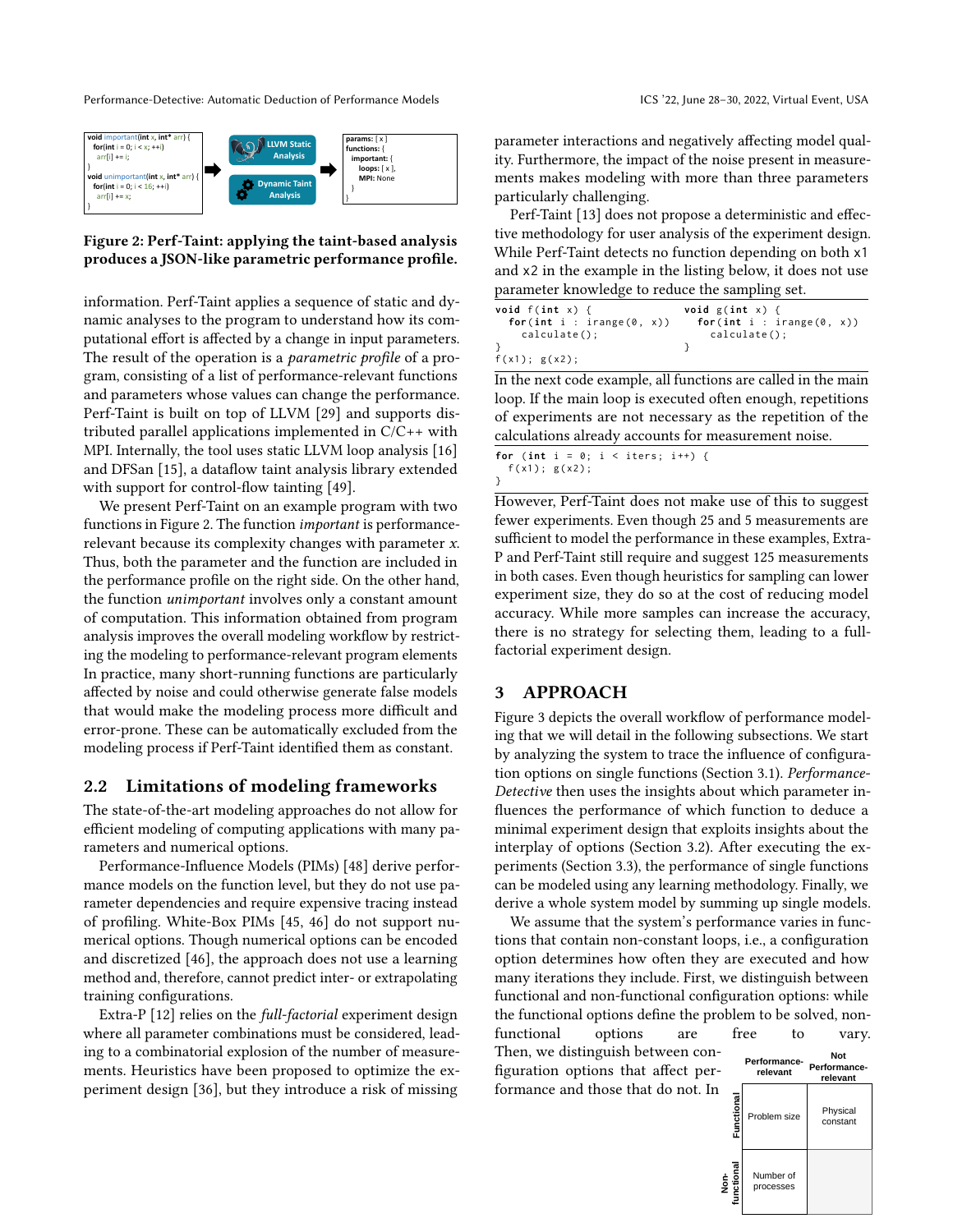ICS '22, June 28–30, 2022, Virtual Event, USA Schmid et al.

<span id="page-3-0"></span>

Figure 3: Modeling workflow of Performance-Detective compared to Extra-P [\[9,](#page-11-14) [36\]](#page-12-5) and Weber et al. [\[48\]](#page-12-6). Based on the system analysis, Performance-Detective deterministically reduces the experiment design.

modeling, we ignore options that affect neither the result nor the performance of a program. However, the exact distinction between functional and non-functional options is subjective and domain-specific [\[46\]](#page-12-8).

We will use the example program

in [Figure 4](#page-3-3) as a running example. It takes the three parameters x1, x2, and iters as configuration options and does calculations based on them.

#### <span id="page-3-1"></span>3.1 System analysis

In the first step, we analyze the system to find out how configuration options influence its performance. We do this using the Perf-Taint approach introduced in Section [2.1.](#page-1-2) The analysis of Perf-Taint outputs parameter dependencies for each performance-relevant function: a function always depends on variables that determine the loop iteration count in the function.

Example. [Figure 4](#page-3-3) shows functions' dependencies in the colored boxes. Function preCalculate is not influenced by the configuration options and is identified as constant. foo is dependent on x1. bar and baz iterate over the parameter z and depend on x2. We observe that iters has a multiplicative influence on the runtime of all functions and deduce that it linearly affects all computations. We do not consider foo to

<span id="page-3-3"></span>

Figure 4: Running example. The system takes the configuration options **x1**, **x2**, and **iters**.

depend on x2 because we exclusively measure time spent in functions (cf. Section [3.3\)](#page-4-0).

## <span id="page-3-2"></span>3.2 Experiment design

Based on the derived dependencies from the system analysis, Performance-Detective deduces the minimal experiment design. From a black-box view of the system in [Figure 4,](#page-3-3) Performance-Detective starts with a full-factorial experiment design of the three parameters x1, x2, and iters. Since Performance-Detective detects that iters influences the runtime of foo, bar, and baz linearly, measuring variations of iters will not provide us additional insights into the system's performance. Therefore, Performance-Detective can exclude this parameter from the experiment design. While the linear influence is easy to see in the example, this may not be the case for more complex real-world programs. To verify that the influence of the iters parameter is linear in such a case, we can measure execution times of loop iterations. If the runtime does not change significantly between them, i.e., the coefficient of variation is sufficiently small between iterations, we verify that the influence of the iters parameter is indeed linear.

Furthermore, we observe that x1 and x2 influence the performance of distinct functions and do not interact with each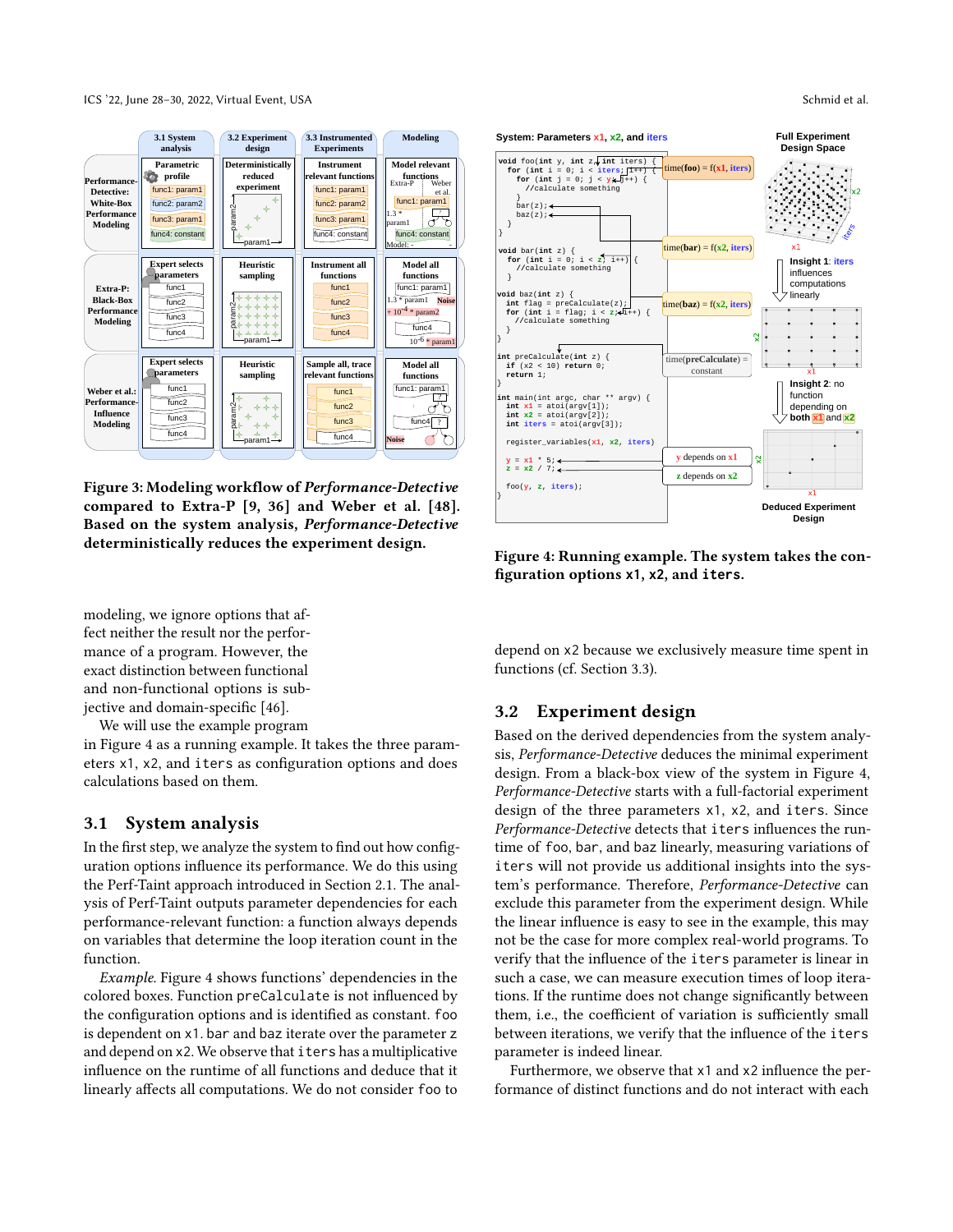other. Therefore, additional samples measuring their interactions will not provide further insights, and Performance-Detective can exclude them from the experiment design. In general, we assume that if options influence different sets of functions, they do not interact with each other, and Performance-Detective can vary them simultaneously. Also, we do not consider options linearly influencing system runtime, such as the number of main loop iterations.

Extra-P requires a full-factorial measurement setup [\[9\]](#page-11-14) (Section [2.2\)](#page-2-0). Even the sparse modeling approach with heuristics [\[36\]](#page-12-5) requires at least five measurements per parameter to capture interactions between parameters. In contrast, Performance-Detective can detect the lack of interaction and strike out measurement configurations where only one parameter is changed, and the others are kept constant. This improvement reduces the dimensionality of the experiment compared to a full-factorial setup and provides further savings when compared to sparse modeling.

In the example above, Performance-Detective deterministically reduces the number of measurements from 125 in a full-factorial experiment design to only five measurement points without sacrificing accuracy.

## <span id="page-4-0"></span>3.3 Profiling

We use an instrumentation-based approach to capture the total time spent in a function during one execution of the program, summarizing time across all invocations. We measure time spent in a function exclusively, i.e., not including time spent in calls to other instrumented functions. We instrument functions identified as performance-relevant by Perf-Taint, i.e., containing loops dependent on configuration options and the main function. Previous works suggested repeating each sample five times to account for measurement noise. However, when Performance-Detective identifies a linear dependency of parameter on the main calculation, we can skip the repeated measurements and even halt execution after gathering at least five iterations of the main calculation loop. While this approach is common in analytical modeling, it has been outside the reach of automated modeling due to the difficulty of identifying configuration parameters that control the number of executions of the main loop.

Example. In [Figure 4,](#page-3-3) Performance-Detective disregards the constant function preCalculate for instrumentation. We instrument foo, bar, and baz, as they depend on annotated input parameters, and main to capture the total runtime of the application. In exclusive measurement, the time obtained for foo does not include the time spent in bar. However, the time of baz includes the time spent in preCalculate.

#### 3.4 Limitations

If all parameters are intertwined, no pruning of parameter combinations to measure is possible. Also, we do not regard binary options as switching between them results in performance jumps. We assume that performance-relevant behavior is located in computational loops and MPI communication routines. Modeling of recursion is not supported, but recursive computations are rare in HPC [\[13\]](#page-11-10).

## 4 MODELING WORKFLOWS

Performance-Detective is orthogonal to the instrumentation and learning methodology, and it can reduce the costs of experiments in different performance modeling toolchains. We consider two state-of-the-art modeling workflows: the blackbox, empirical Extra-P performance modeling tool (Sec. [4.1\)](#page-4-1) and the white-box Performance-Influence Models (Sec. [4.2\)](#page-4-2).

#### <span id="page-4-1"></span>4.1 Extra-P

Extra-P [\[12\]](#page-11-4) is a performance modeling tool that expresses the effect of configuration parameters  $x_i, i \in \{1, ..., m\}$ on a performance metric  $f(x_1, \ldots, x_m)$ . The result, such as  $t(n, p) = 10 \cdot n \cdot \log(p)$ , is a familiar, human-readable function.

In practice, the configuration parameters most often analyzed are problem size and process count, and the metric of interest is usually the runtime. This allows developers to identify performance bottlenecks in their applications, especially when using it in conjunction with tools such as Score-P [\[26\]](#page-11-15) that allows automatic instrumentation and measurement at the granularity of individual function calls.

The core assumption of the methods is that the complexity of most algorithms can be expressed using a small number of building blocks, summarized in Equation [1.](#page-4-3) The Performance Model Normal Form (PMNF) models a metric as a combination of polynomial and logarithmic expressions of configuration parameters. This limits the possible search space sufficiently to allow for a fast traversal while still being sufficiently flex-

<span id="page-4-3"></span>ible to cover the overwhelming majority of applications.  
\n
$$
f(x_1,...,x_m) = \sum_{k=1}^{n} c_k \cdot \prod_{l=1}^{m} x_l^{i_{kl}} \cdot \log_2^{j_{kl}}(x_l)
$$
\n(1)

An issue not addressed in the state-of-the-art approaches is modeling more than three parameters. In practice, noise makes detecting parameters with a smaller impact on metrics of interest effectively impossible for even four parameters.

#### <span id="page-4-2"></span>4.2 Performance-Influence Models

Performance-Influence Models (PIMs) [\[39\]](#page-12-3) describe how configuration options and their interactions influence the performance of a system. They support a theoretically unlimited number of binary and numerical parameters. PIMs can be created using different sampling and learning techniques.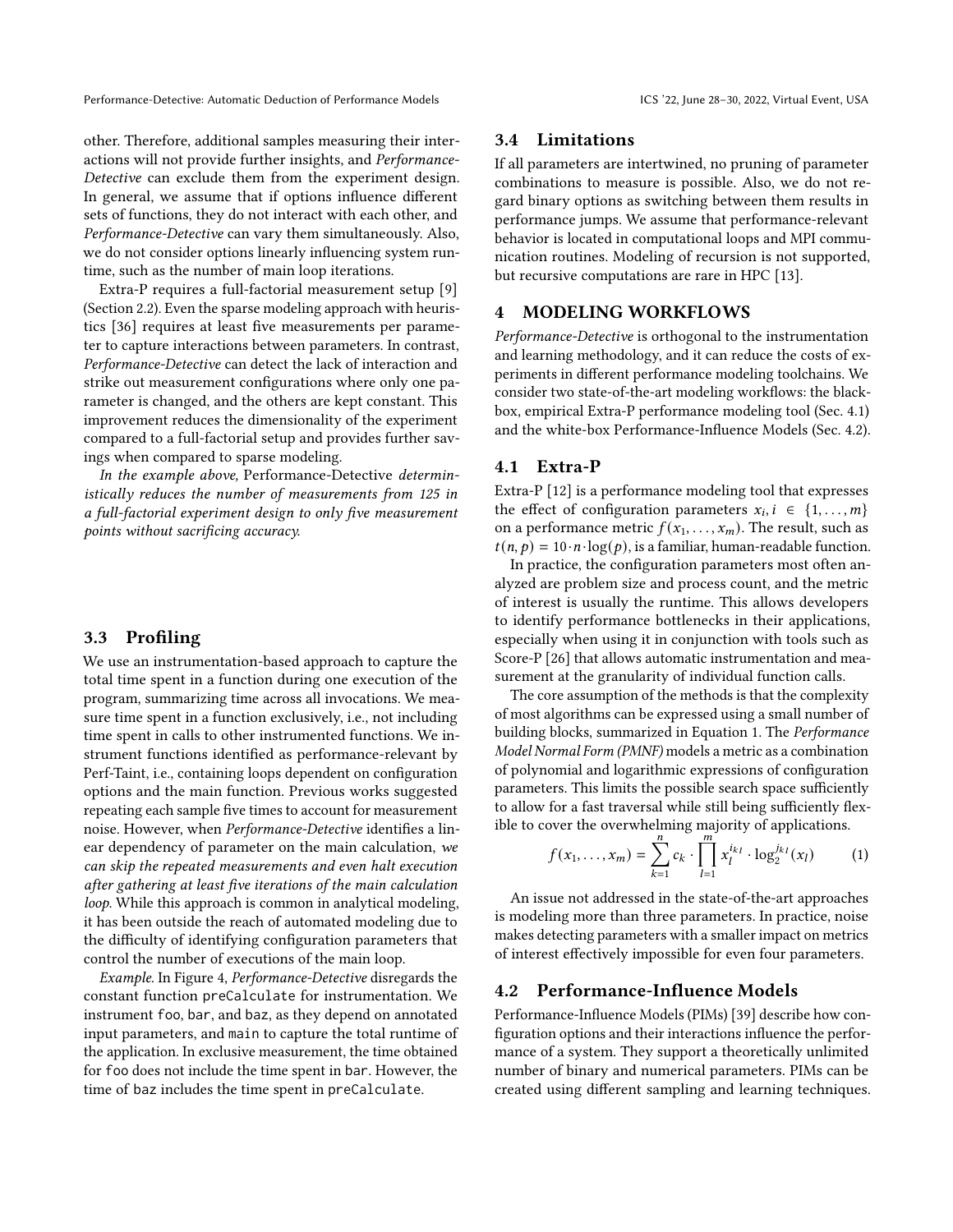The models are learned in a black-box manner by providing the configurations used and measured total system runtime as inputs. Due to a high number of supported techniques, it is unclear which combination of methods will provide the best accuracy. However, there are works [\[17,](#page-11-8) [24\]](#page-11-16) investigating the interplay of sampling and learning techniques and the influence of the sample size on model accuracy.

To further overcome these trade-offs between measurement effort and accuracy, Velez et al. [\[45,](#page-12-7) [46\]](#page-12-8) proposed White-Box Performance-Influence Modeling for binary and binaryencoded configuration options. They analyze the options' influence on the system's execution and help find an optimal sample set. However, numerical options such as the problem size are not supported since continuous parameters would be tedious to encode. Weber et al. [\[48\]](#page-12-6) present a two-step white-box process for creating PIMs on the function level. First, they use samples of the application execution to learn a PIM for every function. Then, they use tracing to derive more accurate models for functions that could not be learned with a specified accuracy. They use the extended Plackett-Burmann design [\[47\]](#page-12-11) for sampling the numerical options and decision trees for learning models.

#### <span id="page-5-2"></span>5 CASE STUDIES

We illustrate the deduction process of Performance-Detective presented in Section [3](#page-2-2) with two case studies: Kripke, a 3D Sn particle-transport proxy application, and a real-world case study from Pace3D (Parallel Algorithms for Crystal Evolution) [\[21\]](#page-11-2), a multi-physics framework that simulates how a material reacts to outside influences. For both case studies, we only consider the execution of the main calculation loops as this is where most of the work happens.

Pace3D: Pressure calculation with projected conjugate gradient method. The calculation consists of two steps: First, an approximate solution is calculated on a coarse grid. This approximate solution is then used to calculate the real solution on the fine grid. The grids represent the material, with each cell corresponding to one cube of the material. The solver iterates until it reaches a convergence criterion or a given maximum number of iterations. We consider the number of processes and the number of coarse grid cubes as nonfunctional parameters. We also use the size of the material to predict how much material each process should get to achieve the best performance. Additionally, we consider the maximum number of iterations.

Kripke. Angular fluxes are calculated using different numbers of directions and groups. Kripke was built to research how different data layouts, programming paradigms, and architectures influence performance [\[1\]](#page-10-0). We consider the number of direction sets as well as the number of processes

```
1 for ( int i = 0; i < cubes ; i ++) {
    2 // spacing = vol / cubes
    for (int j = 0; j < spacing; j++) {
      4 // complexity = cubes · spacing
      // complexity = cubes \cdot ( vol / cubes )
      6 // complexity = vol
7 }
8 }
```


<span id="page-5-1"></span>

Figure 5: Number of functions depending on the annotated parameters per case study as Venn diagrams.

as parameters. Additionally, we are interested in the number of iterations.

#### 5.1 System analysis

We analyze the scenarios with Perf-Taint [\[13\]](#page-11-10). The only necessary modifications to the source code are annotating and registering the variables corresponding to the parameters of interest. We run the analysis on a small problem size using only a few iterations, assuming that the computations and analysis results are representative, and validate the results with larger measurements in Section [6.2.](#page-7-0)

5.1.1 Pace3D. We annotate variables in the code corresponding to the number of processes (*procs*), material size (vol), coarse grid size (cubes), and spacing of the coarse grid (spacing). Additionally, we annotate the number of iterations for the fine as well as for the coarse grid. This results in a total of 21 lines of code added.

The coarse grid spacing is a dependent parameter (not linearly independent) and is calculated by dividing the material size by the coarse grid size (spacing =  $vol/cubes$ ). Hence, we can replace the spacing by vol/cubes, substituting it by the independent parameters it is defined by. Listing [1](#page-5-0) shows an example where we can conclude that the material size determines the performance of the loops.

From the results, Performance-Detective identifies that the maximum number of iterations on the fine grid determines the runtime of the main calculation. To verify that the influence is linear, we trace the iterations of the loop for one execution of the program and check whether the runtime of a single loop iteration changes. To do so, Performance-Detective calculates the coefficient of variation between them. In our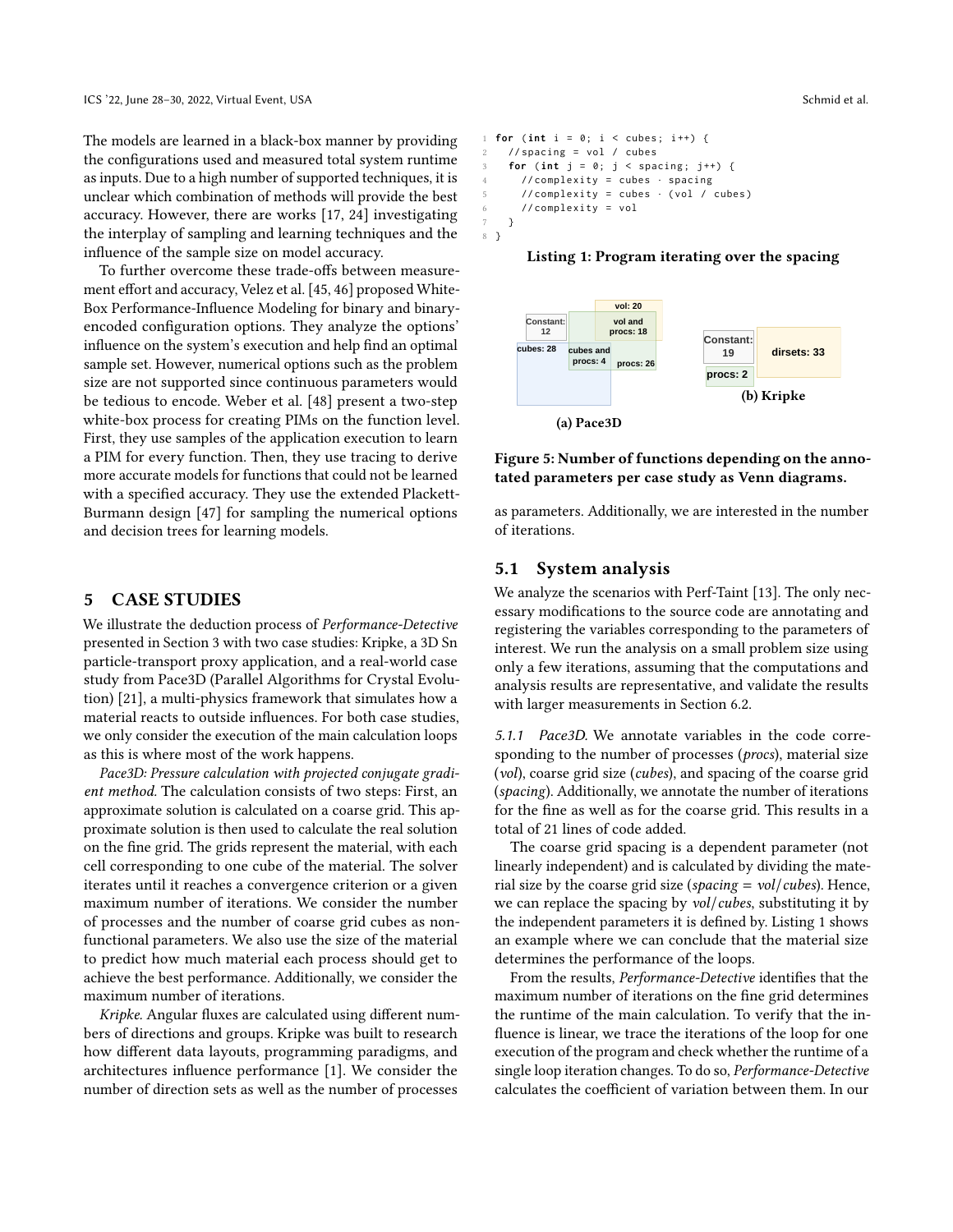<span id="page-6-0"></span>

Figure 6: Deducing the minimal experiment design for Pace3D.

scenario, the coefficient of variation is 0.05 for 100 loop iterations. We conclude that the influence of iters is indeed linear.

Furthermore, the analysis results show that 12 functions are constant, and 54 are dependent on the annotated parameters. For the 2 functions dependent on the spacing, we can automatically assess that they in fact depend on the total volume, using replacement as shown in the example in Listing [1.](#page-5-0) The results, as shown in [Figure 5a,](#page-5-1) show that the material size and the coarse grid size influence different functions.

5.1.2 Kripke. To annotate the number of processes (procs) as well as the number of direction sets (dirsets) and iterations (iters), we add a total of five lines of code. Using the analysis results, Performance-Detective analyzes that the number of iterations determines the runtime of the main calculation. As before, to verify that the influence is linear, we trace the loop iterations of one program execution. As the coefficience of variation between the measured 10 iterations is 0.0067, we conclude that the influence of iters is linear. Moreover, the analysis shows (cf. [Figure 5b\)](#page-5-1) that 19 functions are constant and 35 are dependent on the annotated parameters, with 33 depending on dirsets and 2 on procs. The number of processes influences different functions than the number of direction sets.

#### 5.2 Minimal Experiment Design

[Figure 6](#page-6-0) shows the process of Performance-Detective deducing the experiment design for Pace3D based on the insights gained from analyzing the system. From a black-box view at the system, Performance-Detective starts with four parameters and a full-factorial experiment design, leading to 625 measurement points. To account for measurement noise, each point has to be executed five times, leading to a total of 3125 experiment executions.

As we know that iters linearly influences the runtime of the main computation, Performance-Detective can exclude iters from the parameter space (Insight 1). Also, we can skip repetitions of the execution of measurement points and choose a sufficiently high value ( $\geq$  5) for *iters* instead. This

reduces the experiment design to 125 points that need to be executed only once. We also know that the functions affected by the coarse grid size are distinct from those affected by the total size. Thus, Performance-Detective can strike out configurations aiming to find interactions between them from the experiment design (Insight 2). This means that Performance-Detective varies vol and cubes simultaneously and only the number of processes independently of them. As procs interacts with vol and cubes according to the analysis, Performance-Detective includes procs as interacting parameter into the experiment design. [Figure 7](#page-7-1) (Sec. [6.2\)](#page-7-0) shows the resulting training data points for Pace3D as crossed circles.

For Kripke, Performance-Detective deduces the experiment design similarly: As iters has a linear influence on the runtime of the main computation, it can exclude it from the parameter space (Insight 1) and we can skip repetitions of experiments. Furthermore, Performance-Detective can remove configurations aimed at finding interactions between and *dirsets* as they influence distinct sets of functions (*Insight* 2). Thus, Performance-Detective varies procs independently of *dirsets*, resulting in 5 measuring points with  $(p, \text{dirsets}) =$  $(8, 8), (16, 16), (32, 24), (64, 32), (128, 64).$ 

Performance-Detective reduced the full experiment design space of 3125 experiment executions to only 25 executions needed for Pace3D, and from 625 to 5 for Kripke.

## 6 EVALUATION

To evaluate Performance-Detective, we assess the accuracy of the performance models generated for the case studies presented in Section [5.](#page-5-2) We evaluate the reduction of repetitions by inclusion of iterations and variation of independent parameters individually. Therefore, we formulate the following research questions:

- RQ1 What is the model accuracy when generating it from a single measurement with a high number of iterations?
- RQ2 What is the model accuracy when generating it from a minimal experiment design by varying independent parameters simultaneously?

To answer the RQs, we compare our models with models generated following conventional experiment and sampling designs. The expected outcome of the evaluation is maintained accuracy while reducing the dimensionality of experiment design and not repeating experiment executions, resulting in significantly decreased cost for measurements.

## 6.1 Instrumented Experiments

[Table 1](#page-7-2) shows the hardware and software systems used for measuring. We instrument the application using the list of important functions generated by Perf-Taint and repeat the measurement of each configuration five times to assess RQ1 and RQ2 separately. The coefficient of variation between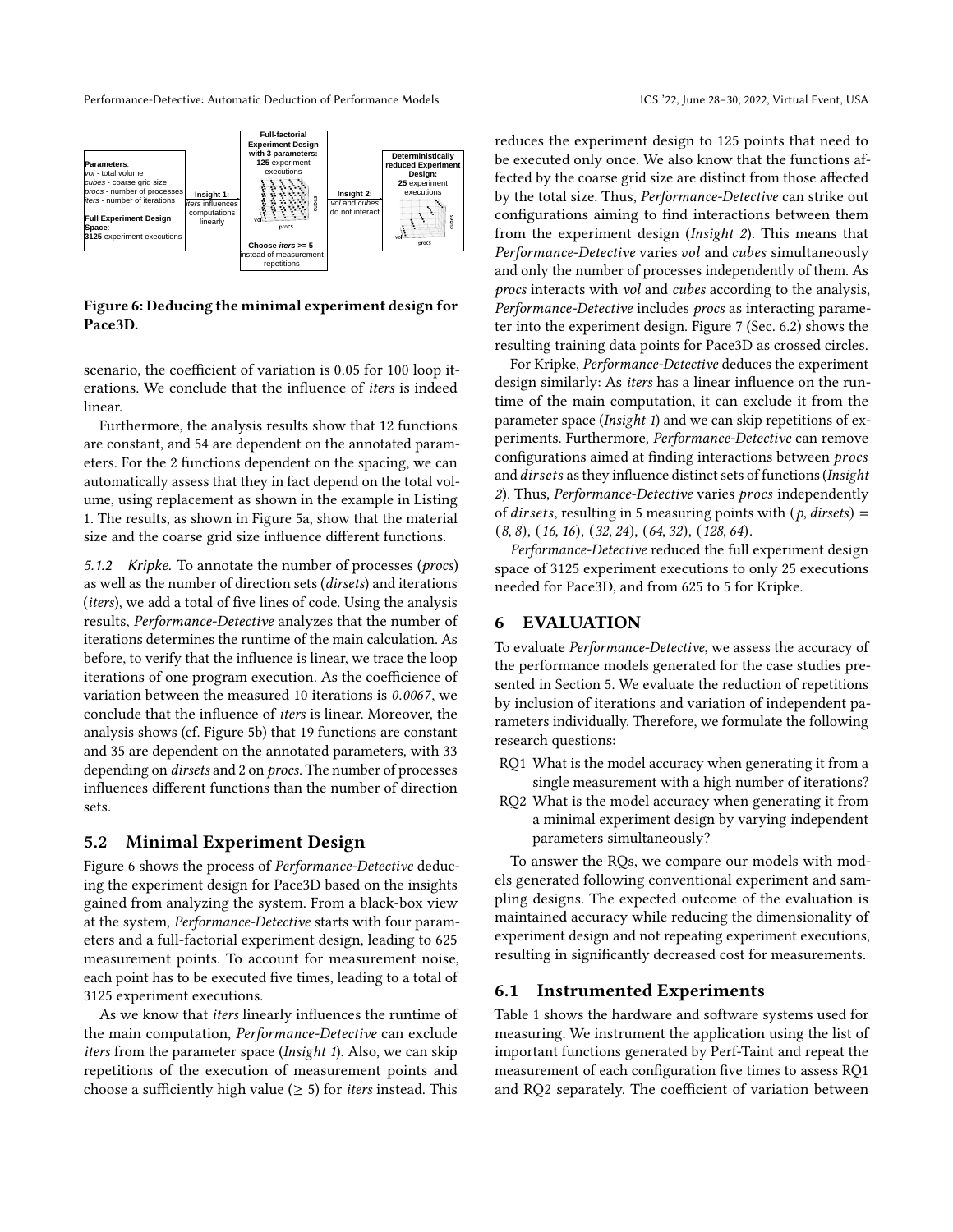<span id="page-7-2"></span>ICS '22, June 28–30, 2022, Virtual Event, USA Schmid et al.

| <b>CPU</b> | Intel Xeon Gold 6230 2.1GHz                      |
|------------|--------------------------------------------------|
| Cores      | 40 on 2 sockets                                  |
| Memory     | 96 GB                                            |
| GCC        | 10.2 (Pace3D), 11.2 (Kripke)                     |
| MPI        | OpenMPI 4.0.5 (Pace3D), OpenMPI 4.1.2 (Kripke)   |
| Software   | Score-P 7.0 [26] (Pace3D), Score-P 7.1 (Kripke), |
|            | Perf-Taint, Extra-P                              |

| Table 1: Measurement environment |  |
|----------------------------------|--|
|----------------------------------|--|

<span id="page-7-3"></span>

| Modeling              | #executions |             | Mean error Pace3D | Mean error Kripke |             |  |
|-----------------------|-------------|-------------|-------------------|-------------------|-------------|--|
| approach              |             | interpolate | extrapolate       | interpolate       | extrapolate |  |
| Extra-P               |             | 8.31 %      | 9.31%             | 4.56%             | 18.32%      |  |
| Extra-P               |             | 8.05%       | 8.74%             | 4.33%             | 15.17%      |  |
| <b>Decision Trees</b> |             | 21.61%      | 60.15%            | 21.79%            | 25.68%      |  |
| <b>Decision Trees</b> |             | 22.62%      | 62.80%            | 22.38%            | 25.31%      |  |

Table 2: Mean error of models generated from Performance-Detective experiment design using a single application execution vs five repetitions

<span id="page-7-1"></span>

Figure 7: Overview of training and test points on logarithmic scales. Training data Performance-Detective:  $\otimes$ , training data full-factorial:  $\circ$  and  $\otimes$ . Test data interpolated:  $\triangle$ , test data extrapolated:  $\triangle$ .

the repetitions of the same configuration is 0.1 or less for all configurations. We always use the filter file containing important functions gained from system analysis to instrument only relevant functions to compare the predictions of all models. Otherwise, the evaluation would be less meaningful because the models generated when instrumenting all functions cannot predict the actual execution time as they have more profiling overhead that we cannot remove from the measurements.

# <span id="page-7-0"></span>6.2 RQ1: Modeling using a single measurement

To evaluate whether the inclusion of iterations in the model can simplify the experiment design, saving us repetitions of the measurements, we generate a model from a single execution of each measurement and compare the predictions of this model with test points. For evaluating the accuracy, we use the mean time of the five repeated executions of each test measurement point. To obtain a prediction of the total execution time, we sum up the predictions for the single functions and evaluate them against the execution time of the evaluation configurations.

We use two testing sets, containing either inter- or extrapolated measurement points. [Figure 7](#page-7-1) shows an overview of the test data sets used for Pace3D. For the interpolated test data of both case studies, we measure configurations in between the training data points. For Pace3D, we do not interpolate the number of processes as this would not provide insight into the quality of the minimal experiment design: We still treat the number of processes as a separate parameter and vary it separately from vol and cubes, as it interacts with both according to the analysis. For the respective independent parameters, we use points between each value used for training, as shown in [Figure 7.](#page-7-1) This results in 80 measuring points for Pace3D and 16 for Kripke with the interpolated values  $\text{procs} = (12, 24, 48, 96)$  and  $\text{dirsets} = (12, 20, 28, 48)$ .

For testing how well the model predicts extrapolated configuration points, we extrapolate parameters identified as independent and measure them together with the respective other parameter using a value used for the training set. This means that we measure the extrapolated values 54,000 and 108,000 for cubes together with the extrapolated values 3,456,000 and 5,184,000 for vol as well as with all the values for vol used for the training set, shown in [Figure 7,](#page-7-1) for Pace3D. Following this approach results in 119 measuring points for the extrapolated test data set of Pace3D and 24 for Kripke, for which we extrapolate procs to 256 and 512 and dirsets to 96 and 128.

The results in [Table 2](#page-7-3) show that the accuracy remains about the same when using only one execution as for the models generated from the mean times of five repetitions. This suggests that it is sufficient to execute the measurement of each configuration point only once if the main calculation is executed sufficiently often. For Pace3D, we set the number of iterations of the main calculation to 100, and to 10 for Kripke. However, even five iterations per application run should be enough compared to one iteration per repetition of the experiment. While the total time measured in the main calculation stays the same for both variants, we can save the initialization overhead by executing it more often in only one execution.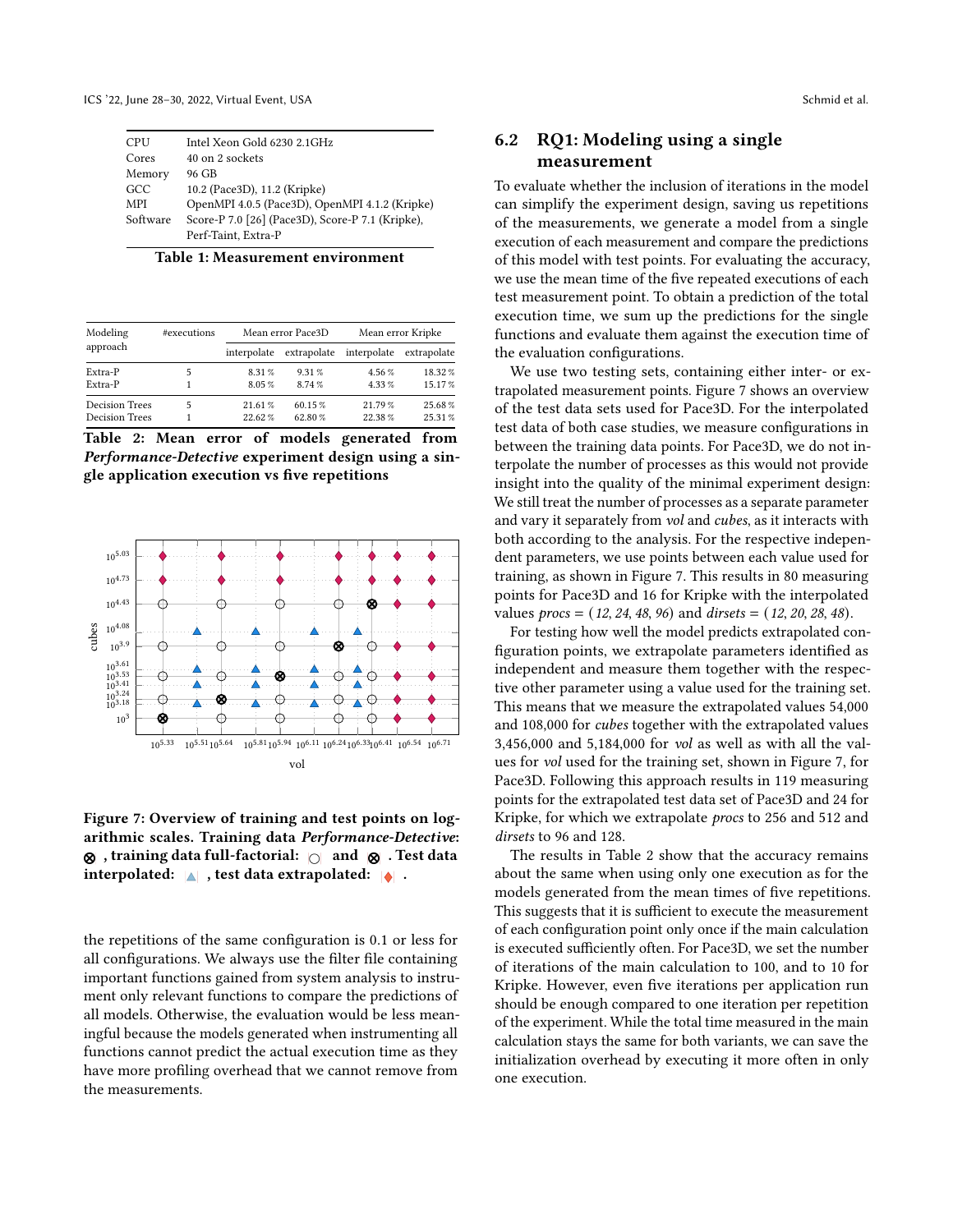<span id="page-8-0"></span>

| <b>Experiment Design</b> | Modeling approach     | Perf-Taint? | Cost Pace3D |              | Mean error Pace3D        |                          | Cost Kripke |              | Mean error Kripke        |                          |
|--------------------------|-----------------------|-------------|-------------|--------------|--------------------------|--------------------------|-------------|--------------|--------------------------|--------------------------|
|                          |                       |             | core hours  | #experiments | test set<br>interpolated | test set<br>extrapolated | core hours  | #experiments | test set<br>interpolated | test set<br>extrapolated |
| Performance-Detective    | Extra-P               |             | 10.9        | 25           | 8.05%                    | 8.74%                    | 5.3         |              | 4.3%                     | 15.2%                    |
| Full-factorial           | Extra-P               |             | 367.55      | 625          | $9.5\%$                  | 10.7%                    | 85.9        | 125          | 7.3%                     | 17.0%                    |
| Full-factorial           | Extra-P               |             | 367.55      | 625          | $6.2\%$                  | $6.3\%$                  | 85.9        | 125          | 6.7%                     | 11.2%                    |
| Sparse                   | Extra-P               |             | 5.54        | 80           | 8.9%                     | 17.7%                    | 8.8         | 50           | 24.6 %                   | 34.2%                    |
| Sparse                   | Extra-P               | -           | 5.54        | 80           | 15.0%                    | 31.8%                    | 8.8         | 50           | 7.7%                     | 16.7%                    |
| Performance-Detective    | <b>Decision Trees</b> |             | 10.9        | 25           | 22.6%                    | 47.7%                    | 5.31        |              | 22.4%                    | 25.3%                    |
| Plackett-Burman          | Decision Trees        |             | 164.37      | 245          | 20.1%                    | 45.4%                    | 35.66       | 50           | 15.8%                    | 35.1%                    |
| Plackett-Burman          | <b>Decision Trees</b> | $\sim$      | 164.37      | 245          | 27.0%                    | 44.2%                    | 35.66       | 50           | 21.8%                    | 31.2%                    |

Table 3: Mean error of different models for interpolated and extrapolated test points.

<span id="page-8-1"></span>

(a) Accuracy of models for the Pace3D case study for excerpts of the interpolated and extrapolated data set with 64 processes.

(b) Accuracy of models for the Kripke case study for excerpts of the interpolated and extrapolated data set.



## 6.3 RQ2: Varying independent parameters simultaneously

The central question in our evaluation is whether we can maintain accuracy of the model when generating it from a minimal experiment design. To answer this, we compare the accuracy of our Performance-Detective model to models created with conventional experiment or sampling designs. For the Extra-P multi-parameter modeler [\[9\]](#page-11-14), this means using a full-factorial setup with 125 measuring points for Pace3D and 25 for Kripke. For the Extra-P sparse modeler [\[36\]](#page-12-5), we use 5 values for each parameter while keeping the others constant and one interaction point for each parameter combination, resulting in 16 points for Pace3D and 10 for Kripke. To learn PIMs, we use the extended Plackett-Burman Design [\[47\]](#page-12-11) with 49 samples (Pace3D) or 10 samples (Kripke) and five levels, effectively being a subset of the full-factorial measuring points. We use the script of Weber et al. [\[48\]](#page-12-6) to learn PIMs on a function level based on known parameter

dependencies. However, we do not use their two-step process but only one profiling step using compiler instrumentation. In contrast to them, we use mean values derived from the repetitions of the experiment for modeling. They build a separate model for each repetition of the experiment.

As we showed in Section [6.2](#page-7-0) that the accuracy of the models generated from a single application execution per measurement point is comparable to the accuracy of the model generated from repeating measurements five times for each point, we will continue with these models for Performance-Detective.

[Table 3](#page-8-0) shows the required number of measurements of each approach and the cost in total core hours. The cost of individual samples are not uniform across the configuration space, as the impact the parameters have on performance can mean some samples are orders of magnitude more expensive than others. We therefore consider the total core hours to be the more important metric. To evaluate the predictions'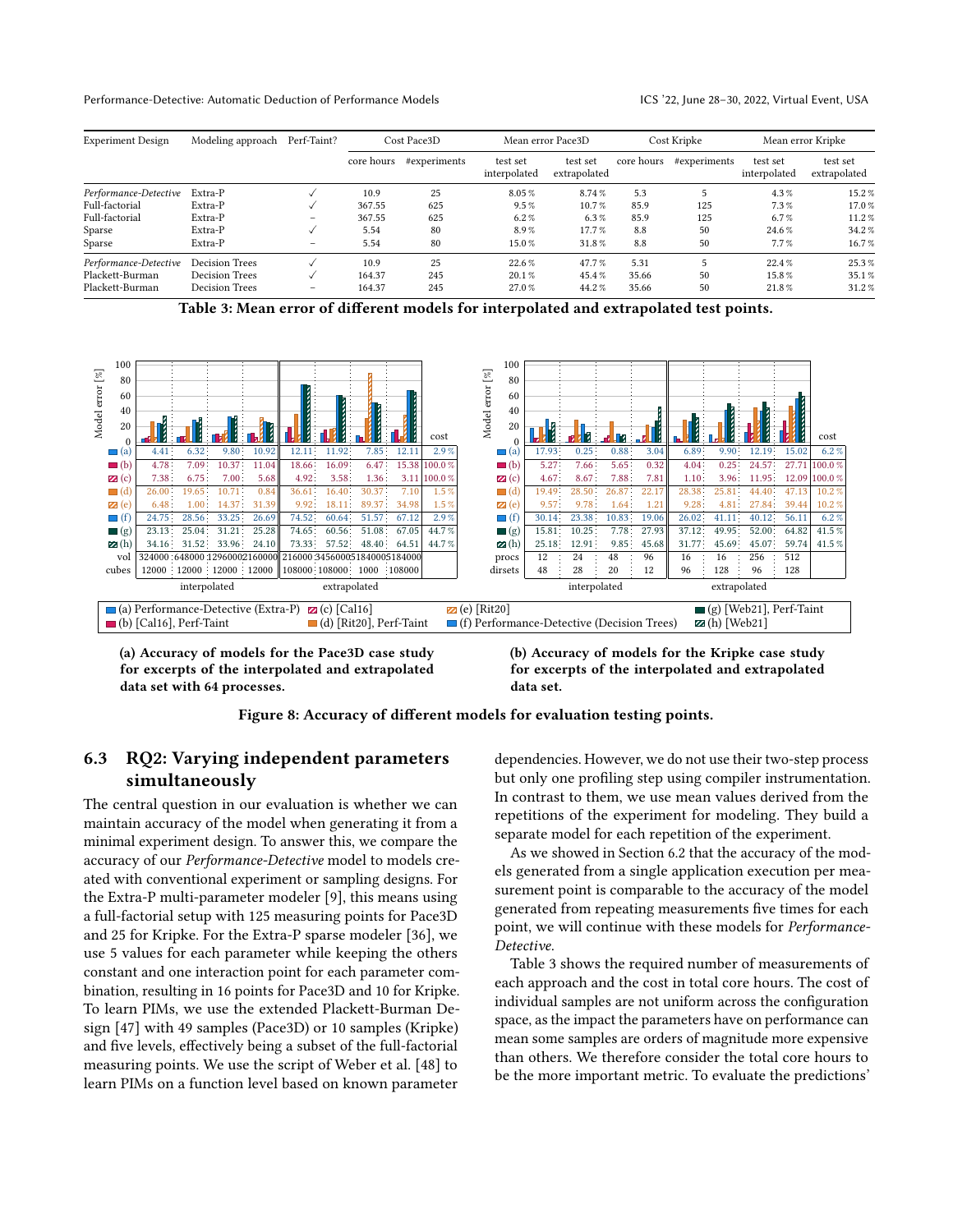accuracy, we use the same test configurations as in Section [6.2,](#page-7-0) inter- and extrapolating the training data points. [Ta](#page-8-0)[ble 3](#page-8-0) depicts the mean error of the models from the different approaches.

6.3.1 Interpolated test data. [Figure 8](#page-8-1) shows the comparison of prediction error among models learned using Extra-P (depicted as [Cal16] and [Rit20]) and Decision Trees (depicted as [Web21]) both with and without the information about dependencies from Perf-Taint. We compare our approach to the full-factorial setup and the sparse modeling approach.

One would expect all approaches to be reasonably effective at predicting configuration options within the range of measurements already available. In the case of Extra-P, using the full set of measurements leads to accurate models, with model errors seldom passing 10%, and the use of Perf-Taint has a relatively small impact on results. The results of the sparse modeler are worse overall, but for Pace3D, they are significantly improved by the use of Perf-Taint. Performance-Detective achieves results comparable to the full factorial experiment design of Extra-P, while requiring only a fraction (2.9% and 6.18%, respectively) of the cost.

The performance-influence models, however, show a consistently higher model error rate of over 20%. When using Performance-Detective, the quality of the models remains approximately the same, while the cost is reduced by a factor of 15 for Pace3D and 7 for Kripke.

6.3.2 Extrapolated test data. [Figure 8](#page-8-1) shows an overview of the accuracy of the different Extra-P (depicted as [Cal16] and [Rit20]) and PIM models ([Web21]), both using information about dependencies from Perf-Taint and without it.

When extrapolating, predicting the runtime is more challenging as any errors are quickly magnified. Overall, we observe the same trends as for interpolated evaluation points, with a couple of differences. For Pace3D, the sampling approach of Extra-P generates significantly higher errors when not used in conjunction with Perf-Taint. However, for Kripke, the errors of the sampling approach are increased when used together with Pef-Taint. The performance-influence models show a larger model error rate, this time of over 40% for Pace3D and over 30% for Kripke when using the Plackett-Burman sampling design. However, the approach for learning performance-influence models does not extrapolate, as we can see in our data: It only predicts the time measured for the highest training value of the respective extrapolated parameter.

While providing information about the dependencies derived by Perf-Taint can be beneficial to the accuracy of the sparse Extra-P modeler, it decreases accuracy for the fullfactorial experiment design. This is because with a full-factorial design, there is a lot of measurement data and Perf-Taint only removes wrong dependencies that model noise. The

accuracy of the sparse modeler increases because it has less measurement data and very few information about parameter interplay.

6.3.3 Discussion. For both case studies, we can maintain the accuracy of the model generated with the experiment design deduced by Performance-Detective (25 and 5 experiment executions) as compared to a full-factorial design (625 and 125 experiment executions) and Plackett-Burman sampling (245 and 50 experiment executions). While for Pace3D, the sparse modeler is even less expensive than Performance-Detective, it has a lower accuracy than Performance-Detective (mean accuracy of 85.9% and 74.9% with and without Perf-Taint as compared to 91.5%) with especially worse predictions for extrapolated test points (mean accuracy of 17.7% and 31.8% with and without Perf-Taint compared to 9.3%).

For the PIMs, we observe a generally significant prediction error in both evaluation sets, which does not change much depending on using our minimal experiment design or sampling, and usage of Perf-Taint. This indicates that the learning method decision trees is not well-suited to model the performance of these applications.

Across evaluation scenarios, we observe that Performance-Detective always dramatically decreases the cost of experiments, while not meaningfully degrading model quality.

#### 6.4 Threats to validity

A threat to external validity is that we ran the taint analysis on a small problem size. This was possible for the scenarios shown because the calculations are the same and still representative. However, this is not guaranteed in the general case, as sometimes different branches can be active depending on problem size. We can detect this by using control-flow tainting, provided by Perf-Taint. The only impact this scenario would have is that the taint analysis will have a higher cost.

Regarding internal validity, not inlining functions defined as inline is a potential issue. Functions are not inlined if we detect them as being performance-relevant. This could distort the measurements, as not inlining might incur a performance penalty on the applications as a whole. The overhead introduced by the profiling itself is a further source of distortion. We mitigate this by only instrumenting functions detected as performance-relevant, and keep the overhead as low as possible.

## 7 RELATED WORK

Parametric Performance Models. The difficulty of modeling modern software systems with many parameters has been addressed by parametric software performance models [\[5,](#page-11-17) [28,](#page-11-18) [32,](#page-12-12) [35\]](#page-12-13) and Performance-Influence Models (PIMs) [\[39\]](#page-12-3).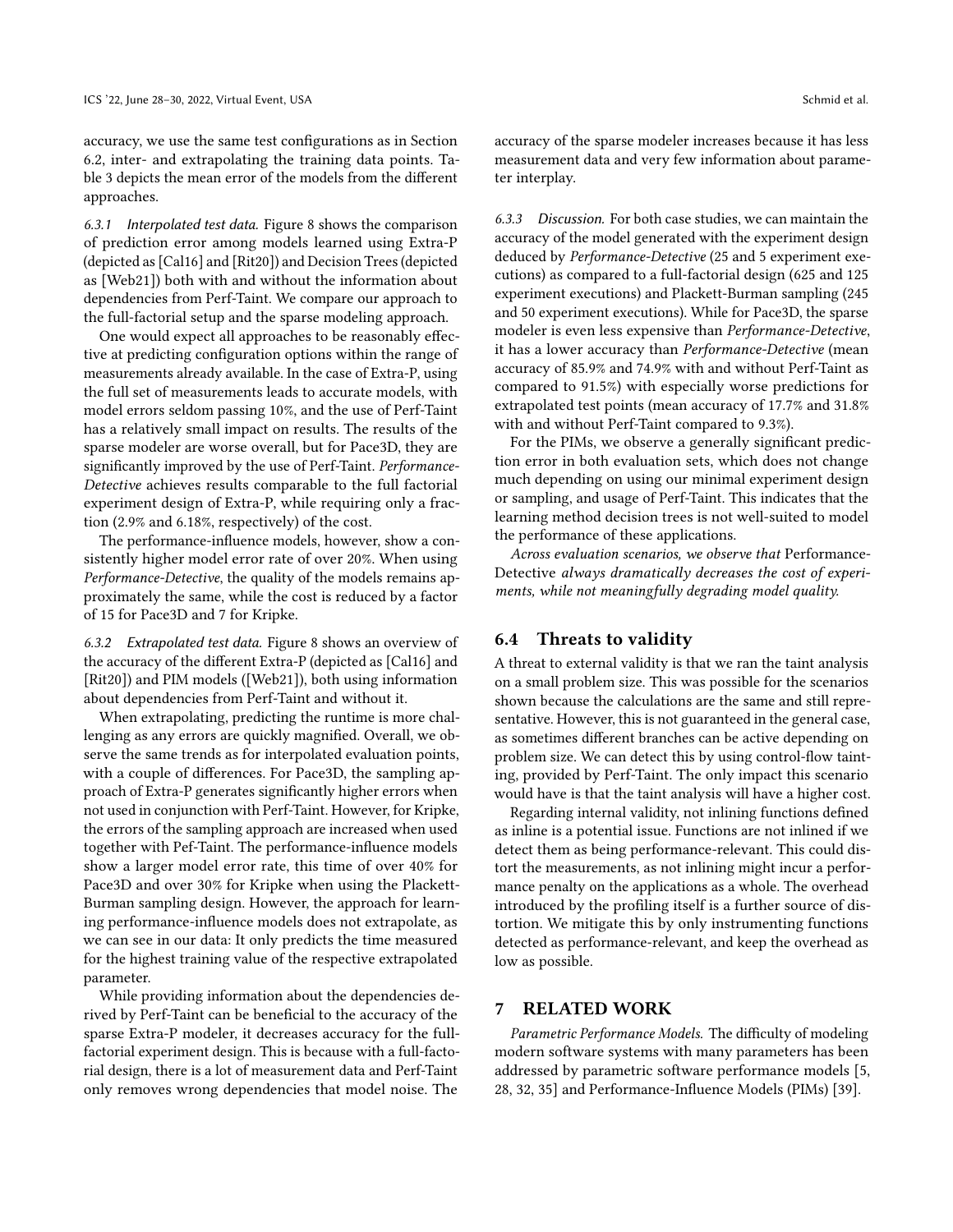The parametric software performance modelling approach Palladio [\[5,](#page-11-17) [35\]](#page-12-13) allows the modelling of parametric dependencies. However, automated extraction of these models [\[28,](#page-11-18) [32\]](#page-12-12) assumes that the system consists of software components with well-defined interfaces, which is usually not the case in HPC applications.

In white-box PIMs, machine learning and heuristic methods are used to iteratively learn models representing the influences and interactions of various application parameters. However, white-box PIMs are either limited to binaryencoded arguments or require expensive trace measurements (cf. Sections [2.2,](#page-2-0) [4.2\)](#page-4-2). Other methods of learning efficient performance models for highly configurable systems use Fourier transformations to reduce the number of samples and parameter combinations [\[18,](#page-11-19) [51\]](#page-12-14).

HPC Performance Modeling. Analytical performance models can be created manually through source code inspection and guidance by performance engineers [\[20,](#page-11-6) [25\]](#page-11-7). Unfortunately, such models require significant effort, and excluding empirical data makes the models prone to underestimate the effects of hardware congestion and network performance.

Extra-P [\[12\]](#page-11-4) is the state-of-the-art workflow for empirical and parametric performance modeling, extended with multiparameter modeling [\[9\]](#page-11-14), validation of high-performance libraries [\[38\]](#page-12-15), prototyping hardware requirements for HPC applications [\[11\]](#page-11-20), and with white-box modeling [\[13,](#page-11-10) [14\]](#page-11-11). We present a wider discussion in Sections [2.1](#page-1-2) and [4.1.](#page-4-1)

PALM [\[43\]](#page-12-16) constructs performance models from annotated application source code and enhances them with userprovided insights, program analysis, and measurements. Aspen [\[41\]](#page-12-17) is a domain-specific language for the manual specification of program operations. COMPASS [\[31\]](#page-12-18) uses Aspen annotations to generate application models statically, but it requires user intervention when the kernels cannot be analyzed automatically. In contrast, Performance-Detective does not require user input and manual analysis steps.

Online learning improves the accuracy of static and compiler-based performance models [\[6,](#page-11-21) [7\]](#page-11-22). Machine learning methods have been applied successfully to model performance [\[22,](#page-11-23) [30,](#page-12-19) [42\]](#page-12-20) and decrease the negative effects of measurement noise [\[37\]](#page-12-21). Performance-Detective provides a complete and white-box workflow that requires neither heuristics nor approximations to construct performance models, and we provide validated parametric dependencies of models.

Auto-tuning. Auto-tuning applies an optimization method to achieve one or more goals, such as minimizing runtime [\[2\]](#page-10-1) or floating-point operations per second [\[44\]](#page-12-22) of an application. To find the best configuration among the search space, global or local search methods are employed [\[3,](#page-10-2) [23,](#page-11-24) [33\]](#page-12-23). In contrast to auto-tuning approaches that find the best configuration for a given optimization goal, Performance-Detective

enables efficient modeling of the whole configuration space and interactions among configuration options.

#### 8 CONCLUSION

We have shown that we can significantly lower the cost of automatic performance modeling of applications with multiple configuration parameters. We deduce a minimal experiment design with Performance-Detective by exploiting automatically derived insights about parameter interplay and main loops and thus reduce the number and cost of required measurements while achieving comparable accuracy to methods costing more than an order of magnitude more compute hours. With Performance-Detective, we model the Pace3D real-world multi-physics solver using 25 rather than 3125 measurements, require 34 times fewer core hours and achieve and still maintain a model accuracy of 91.5% compared to 93.8% and 90.6% when all measurements are used. Furthermore, we model Kripke, reducing needed measurements from 125 to 5, leading to 16 times fewer core hours needed, while maintaining an accuracy of 89.2% compared to 90.6% using all measurements.

## ACKNOWLEDGMENTS

Larissa Schmid was supported by the Ministry of Science, Research and the Arts Baden-Württemberg (Az: 7712.14-0821-2). This work has received fund-

erc

ing from the European Research Council (ERC) under the European Union's Horizon 2020 programme (grant agreement PSAP, No. 101002047), and from the Schweizerische Nationalfonds zur Förderung der wissenschaftlichen Forschung (SNF, Swiss National Science Foundation) through Project 170415. The authors acknowledge the financial support by the Federal Ministry for Economic Affairs and Energy of Germany in the project ProStroM (project number 03ETB026C). This work was supported by KASTEL Security Research Labs. The authors acknowledge support by the state of Baden-Württemberg through bwHPC.

## REFERENCES

- <span id="page-10-0"></span>[1] A. J. Kunen, T. S. Bailey, and P. N. Brown. 2015. Kripke - a massively parallel transport mini-app. In Joint International Conference on Mathematics and Computation (M&C), Supercomputing in Nuclear Applications (SNA) and the Monte Carlo (MC) Method (ANS MC '15) (Nashville, Tennessee).
- <span id="page-10-1"></span>[2] Jason Ansel, Shoaib Kamil, Kalyan Veeramachaneni, Jonathan Ragan-Kelley, Jeffrey Bosboom, Una-May O'Reilly, and Saman Amarasinghe. 2014. OpenTuner: An extensible framework for program autotuning. In 2014 23rd International Conference on Parallel Architecture and Compilation Techniques (PACT). 303–315. [https://doi.org/10.1145/2628071.](https://doi.org/10.1145/2628071.2628092) [2628092](https://doi.org/10.1145/2628071.2628092)
- <span id="page-10-2"></span>[3] Prasanna Balaprakash, Stefan M. Wild, and Paul D. Hovland. 2013. An Experimental Study of Global and Local Search Algorithms in Empirical Performance Tuning. In High Performance Computing for Computational Science - VECPAR 2012, Michel Daydé, Osni Marques,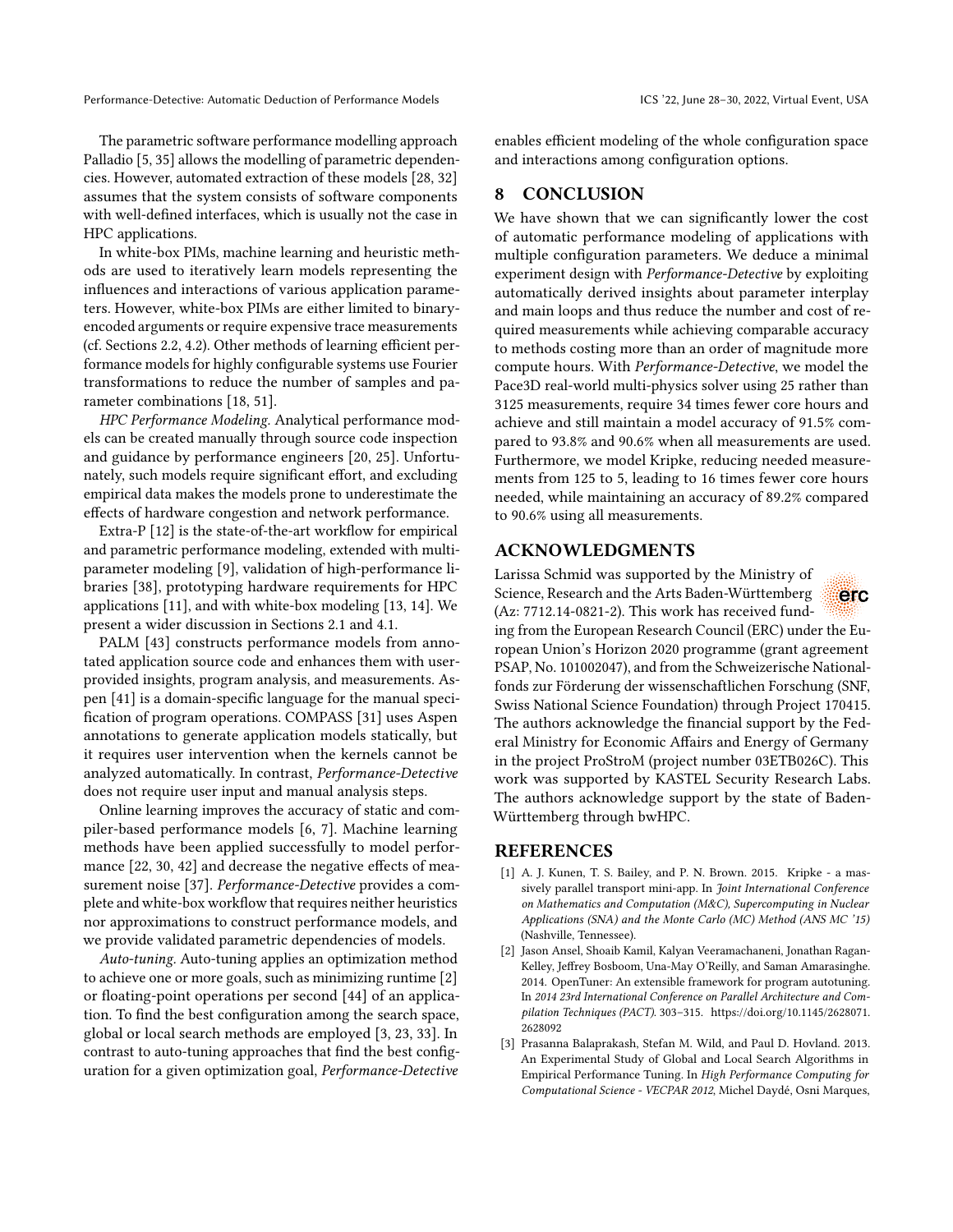and Kengo Nakajima (Eds.). Springer Berlin Heidelberg, Berlin, Heidelberg, 261–269.

- <span id="page-11-5"></span>[4] Bradley J. Barnes, Barry Rountree, David K. Lowenthal, Jaxk Reeves, Bronis de Supinski, and Martin Schulz. 2008. A Regression-Based Approach to Scalability Prediction. In Proceedings of the 22nd Annual International Conference on Supercomputing (Island of Kos, Greece) (ICS '08). Association for Computing Machinery, New York, NY, USA, 368–377.<https://doi.org/10.1145/1375527.1375580>
- <span id="page-11-17"></span>[5] Steffen Becker, Heiko Koziolek, and Ralf Reussner. 2009. The Palladio component model for model-driven performance prediction. Journal of Systems and Software 82, 1 (2009), 3–22. [https://doi.org/10.1016/j.](https://doi.org/10.1016/j.jss.2008.03.066) [jss.2008.03.066](https://doi.org/10.1016/j.jss.2008.03.066) Special Issue: Software Performance - Modeling and Analysis.
- <span id="page-11-21"></span>[6] Arnamoy Bhattacharyya and Torsten Hoefler. 2014. PEMOGEN: Automatic Adaptive Performance Modeling During Program Runtime. In Proc. of the 23rd International Conference on Parallel Architectures and Compilation (Edmonton, AB, Canada) (PACT '14). ACM, New York, NY, USA, 393–404.<https://doi.org/10.1145/2628071.2628100>
- <span id="page-11-22"></span>[7] Arnamoy Bhattacharyya, Grzegorz Kwasniewski, and Torsten Hoefler. 2015. Using Compiler Techniques to Improve Automatic Performance Modeling. In Proc. of the 24th International Conference on Parallel Architectures and Compilation Techniques (PACT'15) (San Francisco, CA, USA). San Francisco, CA, USA, 1–12.
- <span id="page-11-0"></span>[8] Christian Bischof, Dieter an Mey, and Christian Iwainsky. 2012. Brainware for green HPC. 27, 4 (2012), 227–233. [https://doi.org/10.1007/](https://doi.org/10.1007/s00450-011-0198-5) [s00450-011-0198-5](https://doi.org/10.1007/s00450-011-0198-5)
- <span id="page-11-14"></span>[9] Alexandru Calotoiu, David Beckinsale, Christopher W. Earl, Torsten Hoefler, Ian Karlin, Martin Schulz, and Felix Wolf. 2016. Fast Multiparameter Performance Modeling. In 2016 IEEE International Conference on Cluster Computing (CLUSTER) (Taipei, Taiwan, 2016-09). IEEE, 172–181.<https://doi.org/10.1109/CLUSTER.2016.57>
- <span id="page-11-1"></span>[10] Alexandru Calotoiu, Marcin Copik, Torsten Hoefler, Marcus Ritter, Sergei Shudler, and Felix Wolf. 2020. ExtraPeak: Advanced Automatic Performance Modeling for HPC Applications. In Software for Exascale Computing - SPPEXA 2016-2019 (Cham) (Lecture Notes in Computational Science and Engineering), Hans-Joachim Bungartz, Severin Reiz, Benjamin Uekermann, Philipp Neumann, and Wolfgang E. Nagel (Eds.). Springer International Publishing, 453–482. [https://doi.org/10.1007/978-3-030-47956-5\\_15](https://doi.org/10.1007/978-3-030-47956-5_15)
- <span id="page-11-20"></span>[11] Alexandru Calotoiu, Alexander Graf, Torsten Hoefler, Daniel Lorenz, Sebastian Rinke, and Felix Wolf. 2018. Lightweight Requirements Engineering for Exascale Co-design. In Proc. of the 2018 IEEE International Conference on Cluster Computing (CLUSTER), Belfast, UK. IEEE, 1–11.
- <span id="page-11-4"></span>[12] Alexandru Calotoiu, Torsten Hoefler, Marius Poke, and Felix Wolf. 2013. Using automated performance modeling to find scalability bugs in complex codes. In SC '13: Proceedings of the International Conference on High Performance Computing, Networking, Storage and Analysis (2013-11). 1–12.<https://doi.org/10.1145/2503210.2503277> ISSN: 2167- 4337.
- <span id="page-11-10"></span>[13] Marcin Copik, Alexandru Calotoiu, Tobias Grosser, Nicolas Wicki, Felix Wolf, and Torsten Hoefler. 2021. Extracting Clean Performance Models from Tainted Programs. In Proceedings of the 26th ACM SIGPLAN Symposium on Principles and Practice of Parallel Programming (Virtual Event, Republic of Korea) (PPoPP '21). Association for Computing Machinery, New York, NY, USA, 403–417. [https://doi.org/10.1145/](https://doi.org/10.1145/3437801.3441613) [3437801.3441613](https://doi.org/10.1145/3437801.3441613)
- <span id="page-11-11"></span>[14] Marcin Copik and Torsten Hoefler. 2019. perf-taint: Taint Analysis for Automatic Many-Parameter Performance Modeling. ACM Student Research Competition at ACM/IEEE Supercomputing (2019). [https://sc19.supercomputing.org/proceedings/src\\_poster/src\\_](https://sc19.supercomputing.org/proceedings/src_poster/src_poster_pages/spostg110.html) [poster\\_pages/spostg110.html](https://sc19.supercomputing.org/proceedings/src_poster/src_poster_pages/spostg110.html)
- <span id="page-11-13"></span>[15] dfsan 2019. Clang 9 Documentation - DataFlowSanitizer. [https://clang.](https://clang.llvm.org/docs/DataFlowSanitizer.html) [llvm.org/docs/DataFlowSanitizer.html.](https://clang.llvm.org/docs/DataFlowSanitizer.html)
- <span id="page-11-12"></span>[16] Dan Gohman. 2009. ScalarEvolution and Loop Optimization. Talk at LLVM Developer's Meeting.
- <span id="page-11-8"></span>[17] Alexander Grebhahn, Norbert Siegmund, and Sven Apel. 2019. Predicting Performance of Software Configurations: There is no Silver Bullet. (2019). arXiv[:1911.12643](https://arxiv.org/abs/1911.12643)<http://arxiv.org/abs/1911.12643>
- <span id="page-11-19"></span>[18] Huong Ha and Hongyu Zhang. 2019. Performance-Influence Model for Highly Configurable Software with Fourier Learning and Lasso Regression. In 2019 IEEE International Conference on Software Maintenance and Evolution (ICSME). 470–480.<https://doi.org/10.1109/ICSME.2019.00080>
- <span id="page-11-3"></span>[19] Xue Han and Tingting Yu. 2016. An Empirical Study on Performance Bugs for Highly Configurable Software Systems. In Proceedings of the 10th ACM/IEEE International Symposium on Empirical Software Engineering and Measurement (Ciudad Real, Spain) (ESEM '16). Association for Computing Machinery, New York, NY, USA, Article 23, 10 pages. <https://doi.org/10.1145/2961111.2962602>
- <span id="page-11-6"></span>[20] Torsten Hoefler, William Gropp, William Kramer, and Marc Snir. 2011. Performance modeling for systematic performance tuning. In SC'11: Proceedings of 2011 International Conference for High Performance Computing, Networking, Storage and Analysis. IEEE, 1–12.
- <span id="page-11-2"></span>[21] J. Hötzer, A. Reiter, H. Hierl, P. Steinmetz, M. Selzer, and Britta Nestler. 2018. The parallel multi-physics phase-field framework Pace3D. Journal of Computational Science 26 (2018), 1–12. [https:](https://doi.org/10.1016/j.jocs.2018.02.011) [//doi.org/10.1016/j.jocs.2018.02.011](https://doi.org/10.1016/j.jocs.2018.02.011)
- <span id="page-11-23"></span>[22] Engin Ipek, Bronis R. de Supinski, Martin Schulz, and Sally A. McKee. 2005. An Approach to Performance Prediction for Parallel Applications. In Proceedings of the 11th International Euro-Par Conference on Parallel Processing (Lisbon, Portugal) (Euro-Par'05). Springer-Verlag, Berlin, Heidelberg, 196–205.
- <span id="page-11-24"></span>[23] Herbert Jordan, Peter Thoman, Juan J. Durillo, Simone Pellegrini, Philipp Gschwandtner, Thomas Fahringer, and Hans Moritsch. 2012. A multi-objective auto-tuning framework for parallel codes. In SC '12: Proceedings of the International Conference on High Performance Computing, Networking, Storage and Analysis. 1–12. [https://doi.org/](https://doi.org/10.1109/SC.2012.7) [10.1109/SC.2012.7](https://doi.org/10.1109/SC.2012.7)
- <span id="page-11-16"></span>[24] Christian Kaltenecker, Alexander Grebhahn, Norbert Siegmund, and Sven Apel. 2020. The Interplay of Sampling and Machine Learning for Software Performance Prediction. IEEE Software 37, 4 (2020), 58–66. <https://doi.org/10.1109/MS.2020.2987024>
- <span id="page-11-7"></span>[25] Darren J Kerbyson, Henry J Alme, Adolfy Hoisie, Fabrizio Petrini, Harvey J Wasserman, and Mike Gittings. 2001. Predictive performance and scalability modeling of a large-scale application. In Proceedings of the 2001 ACM/IEEE conference on Supercomputing. 37–37.
- <span id="page-11-15"></span>[26] Andreas Knüpfer, Christian Rössel, Dieter an Mey, Scott Biersdorff, Kai Diethelm, Dominic Eschweiler, Markus Geimer, Michael Gerndt, Daniel Lorenz, Allen Malony, Wolfgang E. Nagel, Yury Oleynik, Peter Philippen, Pavel Saviankou, Dirk Schmidl, Sameer Shende, Ronny Tschüter, Michael Wagner, Bert Wesarg, and Felix Wolf. 2012. Score-P: A Joint Performance Measurement Run-Time Infrastructure for Periscope,Scalasca, TAU, and Vampir. In Tools for High Performance Computing 2011, Holger Brunst, Matthias S. Müller, Wolfgang E. Nagel, and Michael M. Resch (Eds.). Springer Berlin Heidelberg, Berlin, Heidelberg, 79–91.
- <span id="page-11-9"></span>[27] Sergiy Kolesnikov, Norbert Siegmund, Christian Kästner, Alexander Grebhahn, and Sven Apel. 2019. Tradeoffs in modeling performance of highly configurable software systems. 18, 3 (2019), 2265–2283. <https://doi.org/10.1007/s10270-018-0662-9>
- <span id="page-11-18"></span>[28] Klaus Krogmann, Michael Kuperberg, and Ralf Reussner. 2010. Using Genetic Search for Reverse Engineering of Parametric Behavior Models for Performance Prediction. IEEE Transactions on Software Engineering 36, 6 (2010), 865–877.<https://doi.org/10.1109/TSE.2010.69>